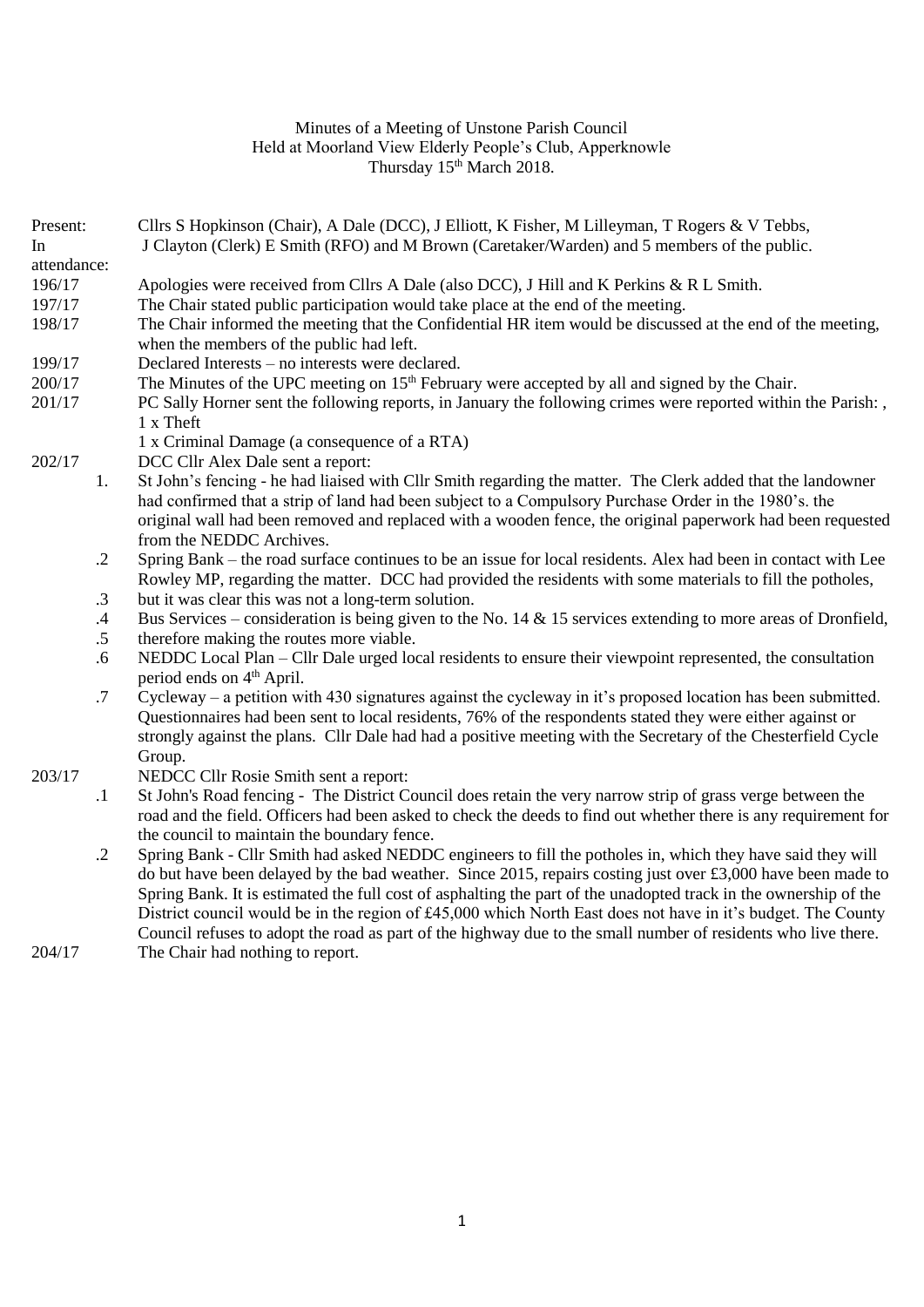205/17 Clerk's Report:

.6

- .1 Temp Emergency Planning Order had been received for the Closure of Bridleway No 51 from  $26<sup>th</sup>$  Feb –  $18<sup>th</sup>$ March, notices placed on noticeboard, UPC website and facebook
- .2 Mobile Library Services would be available on Sheffield Road in Unstone, Monday 30<sup>th</sup> April, 4<sup>th</sup> June and 2<sup>nd</sup> July, notice placed on noticeboard, website and facebook,
- .3 Bewellp3 project information session was to be held Wednesday  $18<sup>th</sup>$  April 2-3.30pm at the Community Centre, Tontine Road, Chesterfield.
- .4 The Clerk attended the NEDDC District and Parish Meeting on  $7<sup>th</sup>$  March, and viewed a presentation in relation to scams, which stressed the importance of raising awareness within the community, leaflets had been requested and would be distributed. The LEADER project still has funds available for suitable projects until March 2019. The NEDDC Monitoring officer underlined the importance of ethical standards and Clerk would look into training opportunities for all members of UPC, in this area. Actions from the February Meeting
- .5 The Police confirmed that they would continue to monitor parking around St Mary's school, when resources allowed.
	- Clean up project Cllrs requested that a request should be made for assistance with a clean up at the rural locations of Handley Lane, Morton Lane, Long Lane, Ash Lane, Slagg Lane and New Road
- CILCA training the Clerk confirmed that she had requested a place on the next course due in the Summer.
- .7 Pot Holes and Drain issues raised at the last meeting had been reported. Cllrs Roger and Elliott asked that the
- .8 pot holes on Main Road at West Handley & Windmill Lane at Hundall are also reported.
- .9 Knotweed – The Environmental Agency advised that it was the landowner's responsibility for full removal the knotweed. Further guidance was available on their website
- 206/17 It was noted that DALC Circulars and all relevant correspondence had been circulated, copies were available from the Clerk
- 207/17 Items Raised by Councillors.
	- .1 The Chair had received a report from Cllr Dale and informed the meeting that the Local Plan proposed 475 houses on the green belt in Dronfield, on Eckington Road (200), Shakespeare Crescent/Chesterfield Road (235) and Stubley Hollow (40). This is down from 860, as proposed in the last draft of the Plan. The proposed sites at Hilltop and Hallowes Golf Club have been withdrawn. The Plan still proposes the 15acre extension of Callywhite Lane Industrial Estate, with the potential for a flyover onto Chesterfield Road, which again could lead to an increase in HGV traffic travelling through Unstone village. All Cllrs agreed that the reduction in houses proposed on the green belt is welcome. However, the site on Chesterfield Road is still proposed, threatens to remove the green boundary between Unstone and Dronfield. This is contrary to the Government policy in the National Planning Policy Framework (NPPF), which says that one of the key purposes of the green belt is to prevent the coalescence of separate communities. The Clerk would feed this view back into the NEDDC consultation process.
	- .2 Chesterfield Borough Council Local Plan Traveller site consultation No comments were made in relation to this matter. The Clerk will report accordingly
	- .3 Parliamentary Polling Districts Consultation All Cllrs were in agreement with the proposed changes. The Clerk will report accordingly.
	- .4 Cycleway Update. The Clerk reported that the Cycleway Team had confirmed receipt of the confirmation that UPC do not support the location of the proposed Cycleway and would not be providing any UPC land for its construction.
	- .5 Telephone Box Update The Clerk reported that she had received one objection for the removal of the Telephone box at the intersection of Main Road and Church Street. All Cllrs present agreed that the decision was made at the last February UPC meeting would still stand. The Clerk reported that the owner of the phone box at Middle Handley had been established and she would contact them to establish their plans for its maintenance.
	- .6 Remembrance Day 2018 Cllr Rogers asked that consideration be given to purchasing several Shadow Soldier figures, to be sited around the Parish. Cllr Lilleyman asked that consideration be given to providing the children at St Marys with a keepsake of the event. The Clerk would look into this matter and report back to the next meeting.
	- .7 Cllr Fisher asked if UPC could make a financial contribution to a seriously ill member of the public. The Chair confirmed that the Council had no provision to make such payments to individual members of the public. Cllr Lilleyman added that Dronfield In Need may be able to assist.